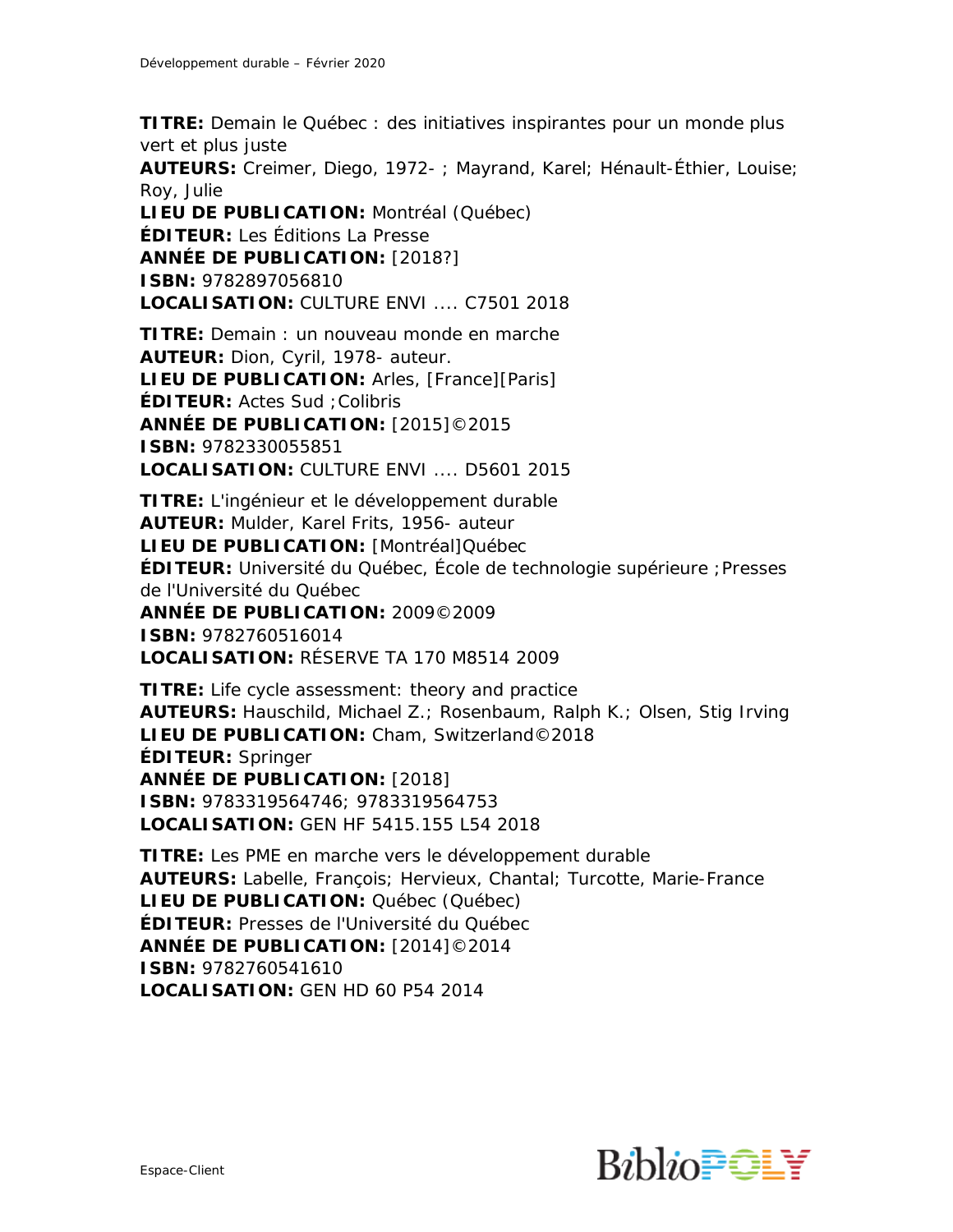**TITRE:** Vous avez dit développement durable? **AUTEUR:** Gendron, Corinne, 1968- **LIEU DE PUBLICATION:** Montréal **ÉDITEUR:** Presses Internationales Polytechnique **ANNÉE DE PUBLICATION:** c2012 **ISBN:** 9782553016233 **LOCALISATION:** GEN HC 79 E5 G46 2012

**TITRE:** Bioeconomy: shaping the transition to a sustainable, biobased economy **AUTEUR:** Lewandowski, Iris, **LIEU DE PUBLICATION:** Cham, Switzerland **ÉDITEUR:** Springer Open **ANNÉE DE PUBLICATION:** 2018 **ISBN:** 9783319681528; 9783319681511 **URL:** <https://doi.org/10.1007/978-3-319-68152-8>

**TITRE:** Eating, Drinking: Surviving: the International Year of Global Understanding - IYGU **AUTEURS:** Jackson, Peter; Spiess, Walter E. L.; Sultana, Farhana **LIEU DE PUBLICATION:** Cham **ÉDITEUR:** Springer International Publishing :Imprint :Springer **ANNÉE DE PUBLICATION:** 2016 **ISBN:** 9783319424682; 9783319424675; 331942467X **URL:** <http://link.springer.com/10.1007/978-3-319-42468-2>

**TITRE:** Eco-design of buildings and infrastructure **AUTEURS:** Peuportier, Bruno; Leurent, Fabien; Roger-Estrade, Jean **LIEU DE PUBLICATION:** Boca Raton **ÉDITEUR:** CRC Press **ANNÉE DE PUBLICATION:** [2016]2016 **ISBN:** 9781315375090; 9781138029675 **URL:** <https://www.taylorfrancis.com/books/9781315375090>

**TITRE:** Environmental economics and sustainability **AUTEURS:** Chi-ang Lin, Brian; Zheng, Siqi **LIEU DE PUBLICATION:** Chichester, [England] **ÉDITEUR:** Wiley Blackwell **ANNÉE DE PUBLICATION:** 2017©2017 **ISBN:** 9781119328209 **URL:** [https://ebookcentral.proquest.com/lib/polymtl](https://ebookcentral.proquest.com/lib/polymtl-ebooks/detail.action?docID=4816328)[ebooks/detail.action?docID=4816328](https://ebookcentral.proquest.com/lib/polymtl-ebooks/detail.action?docID=4816328)

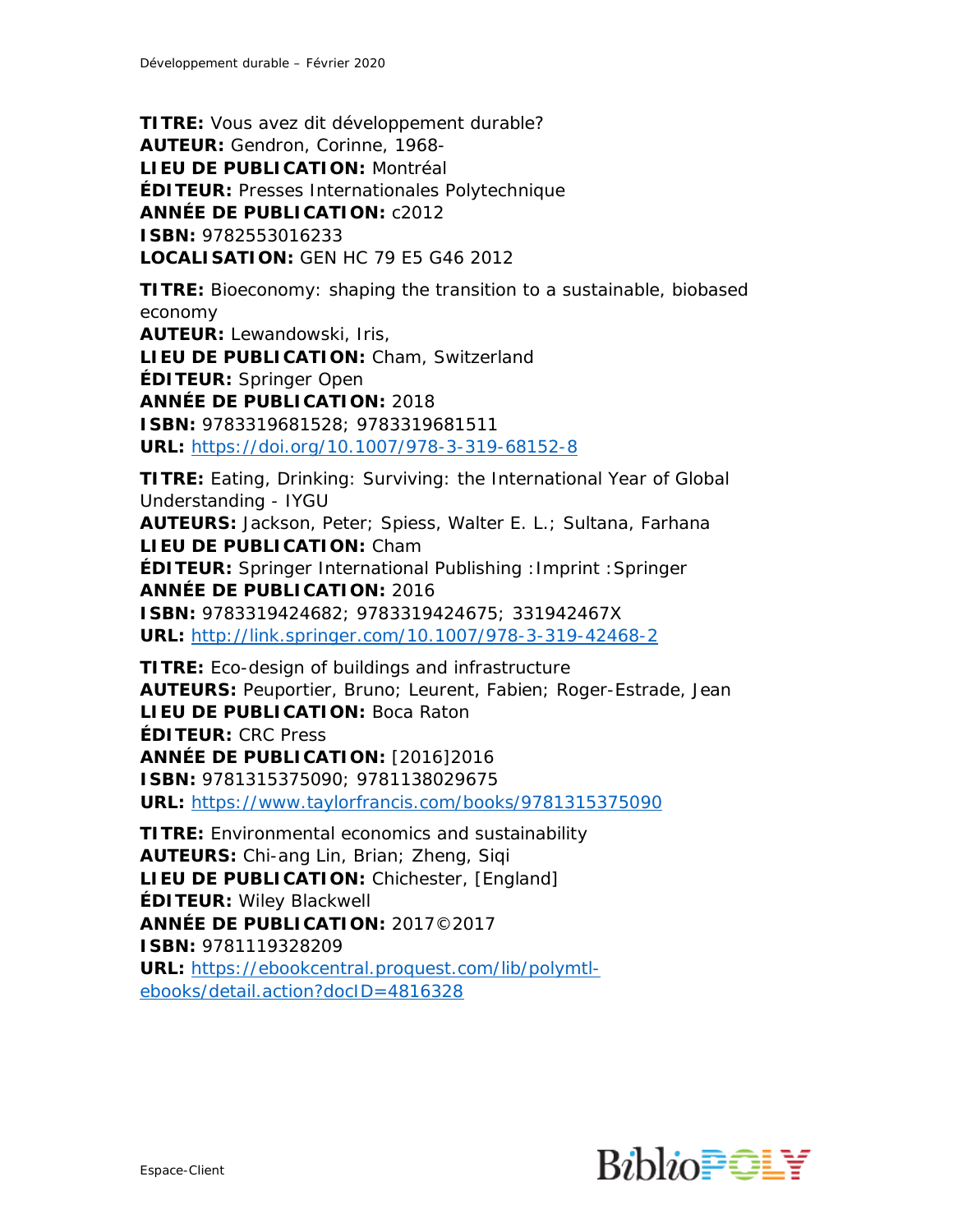**TITRE:** Evaluating climate change action for sustainable development **AUTEURS:** Uitto, Juha I.; Puri, Jyotsna; Van den Berg, Rob D. **LIEU DE PUBLICATION:** Cham, Switzerland **ÉDITEUR:** Springer Open **ANNÉE DE PUBLICATION:** 2017 **ISBN:** 9783319437026; 9783319437019 **URL:** <http://link.springer.com/10.1007/978-3-319-43702-6>

**TITRE:** Human factors for sustainability: theoretical perspectives and global applications **AUTEURS:** Thatcher, Andrew; Zink, Klaus J.; Fischer, Klaus **LIEU DE PUBLICATION:** Boca Raton, FL **ÉDITEUR:** CRC Press **ANNÉE DE PUBLICATION:** 2020 **ISBN:** 9781351269681; 9781138576575 **URL:** <https://www.taylorfrancis.com/books/9781351269681>

**TITRE:** Introduction to sustainability analytics **AUTEUR:** Ramanan, Raghavan (Ram) auteur. **LIEU DE PUBLICATION:** Boca Raton, FL **ÉDITEUR:** CRC Press, an imprint of Taylor and Francis **ANNÉE DE PUBLICATION:** 2018 **ISBN:** 9781315154909 **URL:** <https://www.taylorfrancis.com/books/9781315154909>

**TITRE:** Nature-based solutions to climate change adaptation in urban areas: linkages between science, policy and practice **AUTEURS:** Kabisch, Nadja; Korn, Horst; Stadler, Jutta; Bonn, Aletta **LIEU DE PUBLICATION:** Cham, Switzerland **ÉDITEUR:** SpringerOpen **ANNÉE DE PUBLICATION:** 2017 **ISBN:** 9783319560915; 9783319537504 **URL:** <https://doi.org/10.1007/978-3-319-56091-5> **TITRE:** Sustainable Approaches to Urban Transport

**AUTEURS:** Mohan, Dinesh. Tiwari, Geetam. **LIEU DE PUBLICATION:** Boca Raton, FL **ÉDITEUR:** CRC Press **ANNÉE DE PUBLICATION:** 2020 **ISBN:** 9781351004848; 9781138544239 **URL:** <https://www.taylorfrancis.com/books/9781351004862>